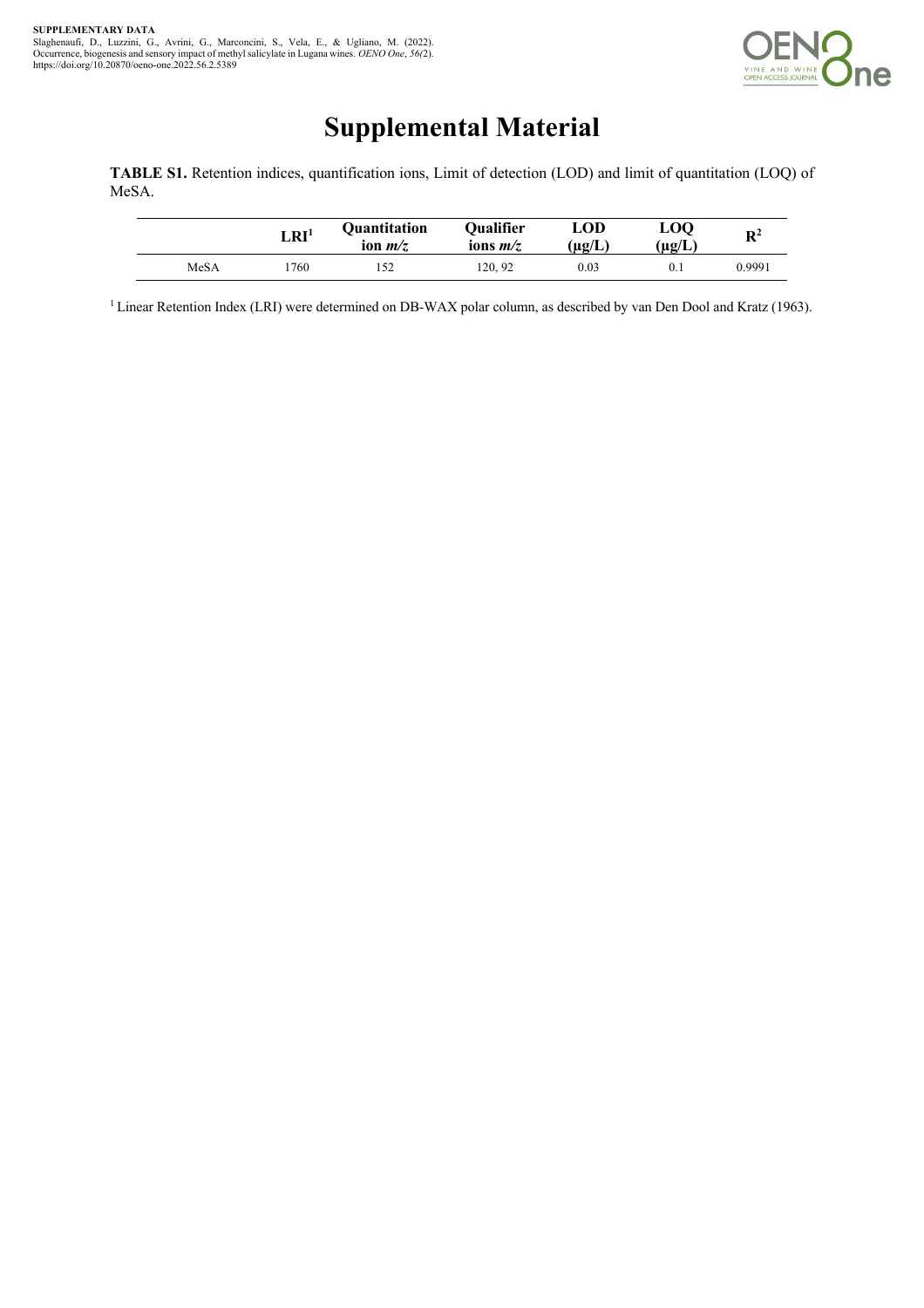

**TABLE S2**. Concentration (means ± standard deviation) of glycosidically bound MeSA in different wine varieties.

| Variety    | <b>Region</b> | Wine type | Vintage | <b>Aging time</b><br>(years) | <b>MeSA</b> glycosidic precursors<br>$(\mu g/L)$ |
|------------|---------------|-----------|---------|------------------------------|--------------------------------------------------|
| Lugana     | Veneto        | white     | 2018    | $\overline{2}$               | $42.7 \pm 1.3$                                   |
| Lugana     | Veneto        | white     | 2016    | $\overline{4}$               | $19.7 \pm 1.0$                                   |
| Lugana     | Veneto        | white     | 2017    | 3                            | $23.9 \pm 1.4$                                   |
| Lugana     | Veneto        | white     | 2017    | 3                            | $4.59 \pm 0.32$                                  |
| Lugana     | Veneto        | white     | 2018    | $\mathbf{2}$                 | $34.7 \pm 3.8$                                   |
| Lugana     | Veneto        | white     | 2016    | $\overline{4}$               | $7.8 \pm 0.6$                                    |
| Lugana     | Veneto        | white     | 2014    | 6                            | $6.85 \pm 0.55$                                  |
| Lugana     | Veneto        | white     | 2016    | $\overline{\mathcal{A}}$     | $91.4 \pm 1.8$                                   |
| Lugana     | Veneto        | white     | 2017    | $\mathfrak{Z}$               | $89.3 \pm 8.0$                                   |
| Lugana     | Veneto        | white     | 2017    | 3                            | $105 \pm 12$                                     |
| Lugana     | Veneto        | white     | 2017    | 3                            | $76.5 \pm 1.5$                                   |
| Lugana     | Veneto        | white     | 2017    | 3                            | $72.6 \pm 7.3$                                   |
| Lugana     | Veneto        | white     | 2019    | $\mathbf{1}$                 | $56.4 \pm 6.2$                                   |
| Lugana     | Veneto        | white     | 2018    | $\overline{2}$               | $84.2 \pm 4.2$                                   |
| Lugana     | Veneto        | white     | 2019    | $\mathbf{1}$                 | $51.1 \pm 3.1$                                   |
| Lugana     | Veneto        | white     | 2018    | $\overline{2}$               | $130 \pm 13$                                     |
| Lugana     | Veneto        | white     | 2019    | $\mathbf{1}$                 | $70.2 \pm 2.8$                                   |
| Lugana     | Veneto        | white     | 2016    | $\overline{4}$               | $165 \pm 11$                                     |
| Lugana     | Veneto        | white     | 2017    | 3                            | $98.0 \pm 8.8$                                   |
| Lugana     | Veneto        | white     | 2018    | $\mathbf{2}$                 | $96.3 \pm 11.6$                                  |
| Lugana     | Veneto        | white     | 2017    | $\mathfrak{Z}$               | $88.9 \pm 8.0$                                   |
| Lugana     | Veneto        | white     | 2018    | $\mathbf{2}$                 | $121 \pm 2$                                      |
| Lugana     | Veneto        | white     | 2019    | $\mathbf{1}$                 | $111 \pm 13$                                     |
| Verdicchio | Marche        | white     | 2017    | $\mathfrak{Z}$               | $108 \pm 9$                                      |
| Verdicchio | Marche        | white     | 2016    | $\overline{\mathcal{A}}$     | $150 \pm 13$                                     |
| Verdicchio | Marche        | white     | 2017    | 3                            | $24.8 \pm 0.7$                                   |
| Verdicchio | Marche        | white     | 2017    | 3                            | $13.5 \pm 0.3$                                   |
| Verdicchio | Marche        | white     | 2017    | $\overline{\mathbf{3}}$      | $21.1\pm0.8$                                     |
| Verdicchio | Marche        | white     | 2018    | $\mathfrak{2}$               | $92.4 \pm 5.5$                                   |
| Verdicchio | Marche        | white     | 2017    | $\overline{3}$               | $26.5 \pm 1.1$                                   |
| Verdicchio | Marche        | white     | 2013    | 7                            | $31.2 \pm 2.5$                                   |
| Verdicchio | Marche        | white     | 2015    | 5                            | $92.4 \pm 7.4$                                   |
| Verdicchio | Marche        | white     | 2013    | 7                            | $8.28 \pm 0.25$                                  |
| Verdicchio | Marche        | white     | 2014    | 6                            | $56.9 \pm 5.1$                                   |
| Verdicchio | Marche        | white     | 2007    | 13                           | $7.71 \pm 0.54$                                  |
| Verdicchio | Marche        | white     | 2014    | 6                            | $6.81 \pm 0.14$                                  |
| Verdicchio | Marche        | white     | 2004    | 16                           | $17.6 \pm 1.0$                                   |
| Corvina*   | Veneto        | red       | 2018    | $\overline{c}$               | $0.32 \pm 0.02$                                  |
| Corvina*   | Veneto        | red       | 2018    | $\overline{c}$               | $1.38 \pm 0.04$                                  |
| Corvina*   | Veneto        | red       | 2018    | $\overline{2}$               | $2.7 \pm 0.27$                                   |
| Corvina*   | Veneto        | red       | 2018    | $\overline{c}$               | $7.03 \pm 0.28$                                  |
| Corvina*   | Veneto        | red       | 2018    | $\overline{c}$               | $4.15 \pm 0.29$                                  |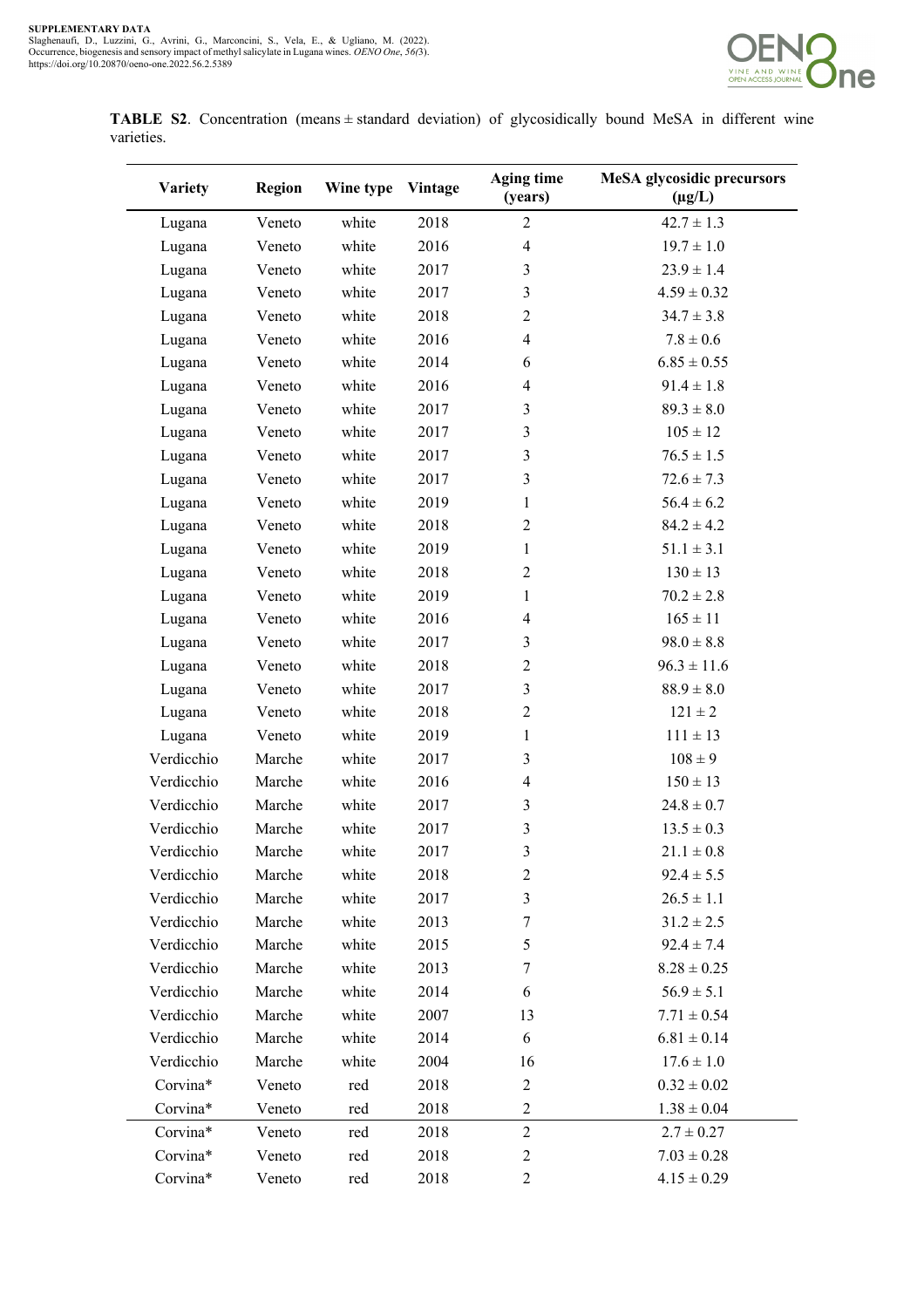J.



| <b>Variety</b> | <b>Region</b> | Wine type | <b>Vintage</b> | <b>Aging time</b><br>(years) | <b>MeSA</b> glycosidic precursors<br>$(\mu g/L)$ |
|----------------|---------------|-----------|----------------|------------------------------|--------------------------------------------------|
| Corvina*       | Veneto        | red       | 2019           | 1                            | $0.2 \pm 0.02$                                   |
| Corvina*       | Veneto        | red       | 2019           | $\mathbf{1}$                 | $1\pm0.08$                                       |
| Corvina*       | Veneto        | red       | 2019           | $\mathbf{1}$                 | $1.5 \pm 0.17$                                   |
| Corvina*       | Veneto        | red       | 2019           | $\mathbf{1}$                 | $2.1 \pm 0.19$                                   |
| Corvina*       | Veneto        | red       | 2019           | $\mathbf{1}$                 | $3.2 \pm 0.29$                                   |
| Corvinone*     | Veneto        | red       | 2018           | $\overline{2}$               | $2.03 \pm 0.14$                                  |
| Corvinone*     | Veneto        | red       | 2018           | $\overline{2}$               | $1.4 \pm 0.04$                                   |
| Corvinone*     | Veneto        | red       | 2018           | $\overline{2}$               | $1.16 \pm 0.13$                                  |
| Corvinone*     | Veneto        | red       | 2018           | $\overline{2}$               | $0.82 \pm 0.09$                                  |
| Corvinone*     | Veneto        | red       | 2018           | $\overline{2}$               | $1.7 \pm 0.19$                                   |
| Corvinone*     | Veneto        | red       | 2019           | $\mathbf{1}$                 | $0.7 \pm 0.05$                                   |
| Corvinone*     | Veneto        | red       | 2019           | $\mathbf{1}$                 | $0.7 \pm 0.02$                                   |
| Corvinone*     | Veneto        | red       | 2019           | $\mathbf{1}$                 | $1.8 \pm 0.05$                                   |
| Corvinone*     | Veneto        | red       | 2019           | $\mathbf{1}$                 | $2 \pm 0.14$                                     |
| Corvinone*     | Veneto        | red       | 2019           | $\mathbf{1}$                 | $2.01 \pm 0.16$                                  |
| Garganega*     | Veneto        | white     | 2019           | $\mathbf{1}$                 | $0.65 \pm 0.02$                                  |
| Garganega*     | Veneto        | white     | 2019           | $\mathbf{1}$                 | $0.84 \pm 0.01$                                  |
| Garganega*     | Veneto        | white     | 2019           | $\mathbf{1}$                 | $1.20 \pm 0.05$                                  |
| Pinot grigio   | Veneto        | white     | 2019           | $\mathbf{1}$                 | $1.18 \pm 0.03$                                  |
| Pinot grigio   | Veneto        | white     | 2019           | $\mathbf{1}$                 | $1.03 \pm 0.08$                                  |
| Pinot grigio   | Veneto        | white     | 2019           | $\mathbf{1}$                 | $0.695 \pm 0.01$                                 |
| Pinot grigio   | Veneto        | white     | 2019           | $\mathbf{1}$                 | $1.11 \pm 0.01$                                  |
| Pinot grigio   | Veneto        | white     | 2019           | $\mathbf{1}$                 | $0.615 \pm 0.04$                                 |
| Pinot grigio   | Veneto        | white     | 2019           | $\mathbf{1}$                 | $1.205 \pm 0.01$                                 |
| Pinot grigio   | Veneto        | white     | 2019           | $\mathbf{1}$                 | $1.34 \pm 0.08$                                  |
| Sangiovese*    | Toscana       | red       | 2015           | 5                            | $1.36 \pm 0.12$                                  |
| Sangiovese*    | Toscana       | red       | 2015           | 5                            | $2.71 \pm 0.22$                                  |
| Sangiovese*    | Toscana       | red       | 2015           | 5                            | $6.8 \pm 0.2$                                    |
| Sangiovese*    | Toscana       | red       | 2015           | 5                            | $5.44 \pm 0.44$                                  |
| Sangiovese*    | Toscana       | red       | 2015           | 5                            | $6.57 \pm 0.79$                                  |
| Pinot nero     | Trentino      | red       | 2016           | $\overline{\mathbf{4}}$      | $0.26 \pm 0.01$                                  |
| Pinot nero     | Trentino      | red       | 2017           | 3                            | $0.6 \pm 0.04$                                   |
| Pinot nero     | Trentino      | red       | 2018           | $\mathfrak{2}$               | $0.53 \pm 0.03$                                  |
| Pinot nero     | Trentino      | red       | 2014           | 6                            | $1.72 \pm 0.03$                                  |
| Pinot nero     | Trentino      | red       | 2018           | $\overline{c}$               | $0.5\pm0.01$                                     |

*a* : denotes the main variety used in the commercial blend according to the current regulation (minimum 85 % in all cases). Asterisk denotes experimental or commercial unblended samples (100 % monovarietal).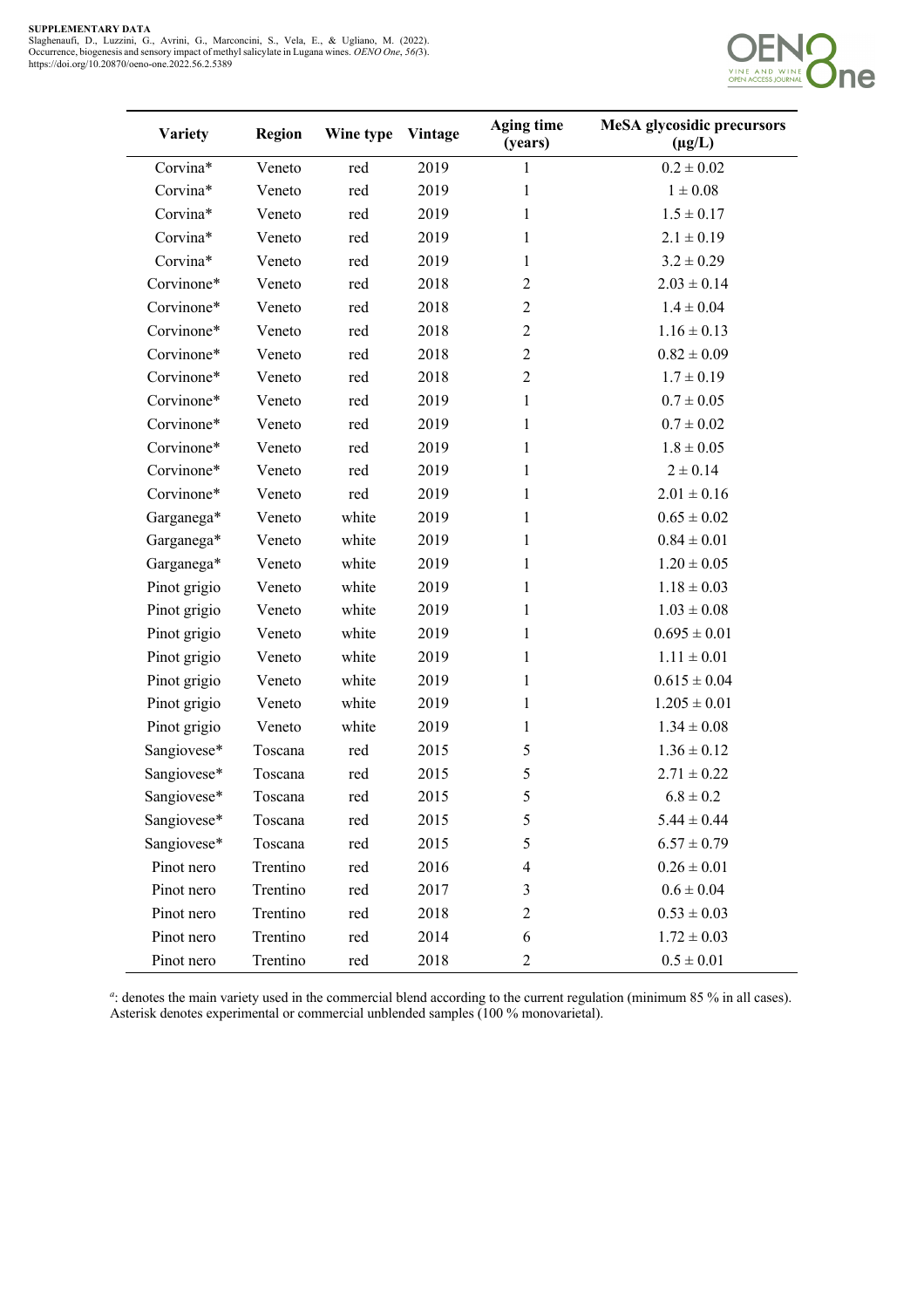

**TABLE S3.** Compositional parameters of the three musts used in the fermentation study.

|                                       |                 | <b>Must</b>     |                |
|---------------------------------------|-----------------|-----------------|----------------|
|                                       | A               | В               |                |
| рH                                    | $3.27 \pm 0.01$ | $3.24 \pm 0.01$ | $3.2 \pm 0.01$ |
| Sugar $(g/L)$                         | $240 \pm 7$     | $227 \pm 9$     | $211 \pm 2$    |
| Total acidity $(g/L)$                 | $7.8 \pm 0.2$   | $7.6 \pm 0.1$   | $8.1 \pm 0.3$  |
| MeSA glycosidically bound $(\mu g/L)$ | $301 \pm 15$    | $294 \pm 21$    | $317 \pm 20$   |